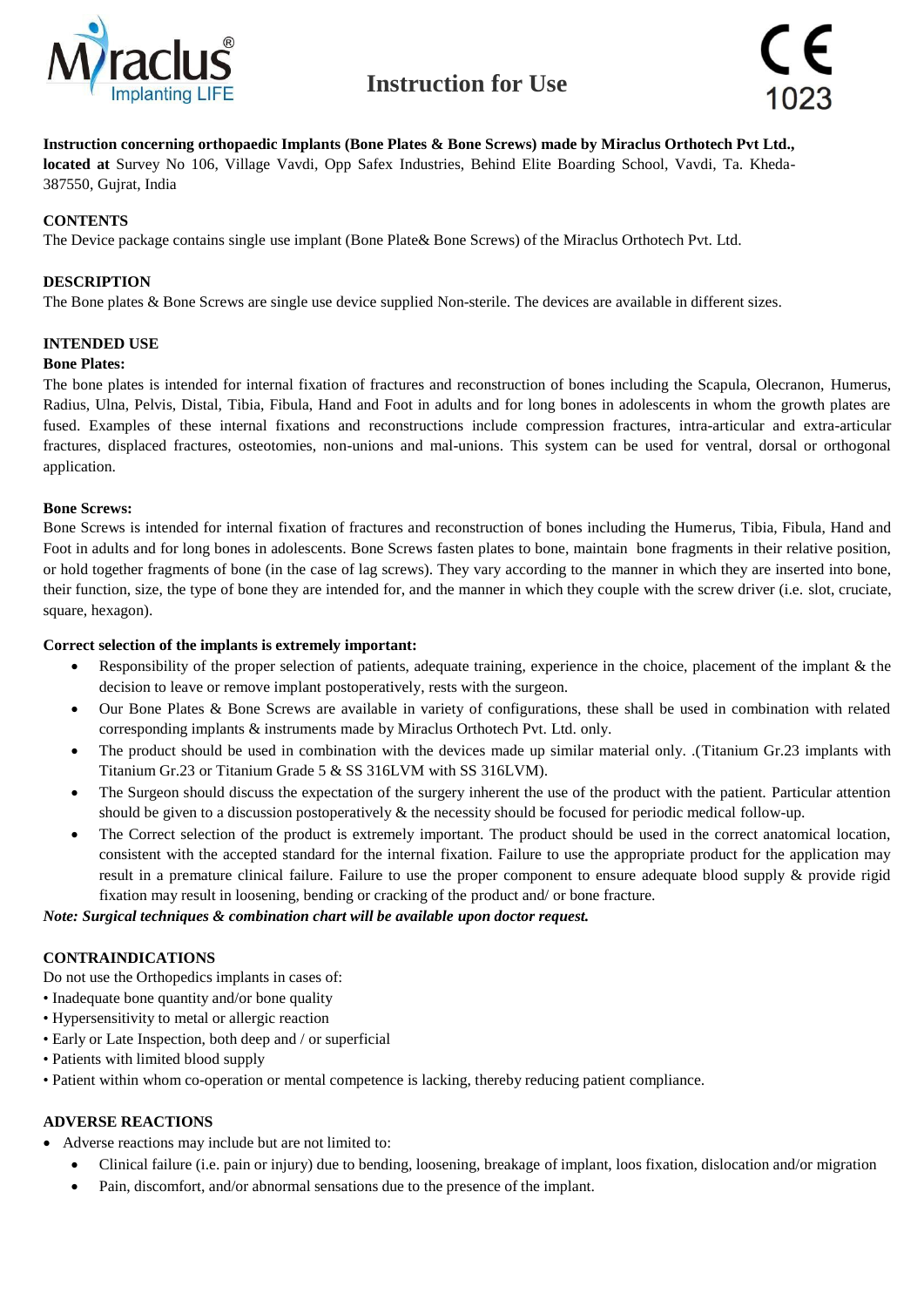

- Primary and/or secondary infections.
- Allergic reactions to implant material.
- Necrosis of bone or decrease of bone density.
- Injury to vessels, nerves and organs.
- Elevated fibrotic tissue reaction around the surgical area

## **SAFETY PRECAUTIONS**

- The Product should only be used by the medical personnel who hold relevant qualification.
- Never use the product that has been damaged by Improper handling in the hospital or in any other way.
- Never reuse an implant. Although the implant appears to be undamaged, previous stresses may have created non-visible damage that could result in implant failure.
- Safety Precaution for Special Cases

#### **Pregnant Women**

- $\checkmark$  Ensure that there should be less blood loss during the surgery.
- $\checkmark$  Anaesthesia should not be used in such case.
- $\checkmark$  Operational environment must be free from radiation.

#### **Infant / Children**

- $\checkmark$  Ensure that there should be less blood loss during the surgery.
- Operational environment must be free from radiation.
- $\checkmark$  Epiphysis should not be damaged

### **HOW SUPPLIED/STORAGE:**

- The implants are individually packed in protective packaging that is labelled to its contents properly. All Single use **Non-sterile** implants are supplied.
	- Implants should be stored in the original protective packaging.
	- Store the implants in a dry and dust-free place (standard hospital environment).

### **INSPECTION:**

Before use, inspect the box carefully. Do not use when

- Implants has scratches & damage
- Improper threads with damages
- Prior to surgery check suitability of fixation of this implant with its corresponding implant, and also ensure strength of whole assembly.

### **OPERATING INSTRUCTIONS**

The Miraclus Orthotech Pvt. Ltd**.** implants should be implanted only with the related corresponding instruments made by Miraclus Orthotech Pvt. Ltd.

Also ensure the availability of same implant as standby.

Surgeon should document the implant details (name, item, number, lot number) in surgery record.

### **PRE-OPERATIVE**

- Keep the instructions for use accessible to all staff.
- The operating surgeon must have a thorough understanding of both, the hands-on and conceptual aspects of the established operating techniques. Proper surgical performance of the implantation is the responsibility of the operating surgeon. The operating surgeon draws up an operation plan specifying and documenting the following:
	- Implant component(s) and their dimensions.
	- Determination of intra-operative orientation points.

The following conditions must be fulfilled prior to application:

- All required implant components are sterilized and readily available.
- All requisite sterile implantation instruments must be available and in working order.
- Highly aseptic operating conditions are present.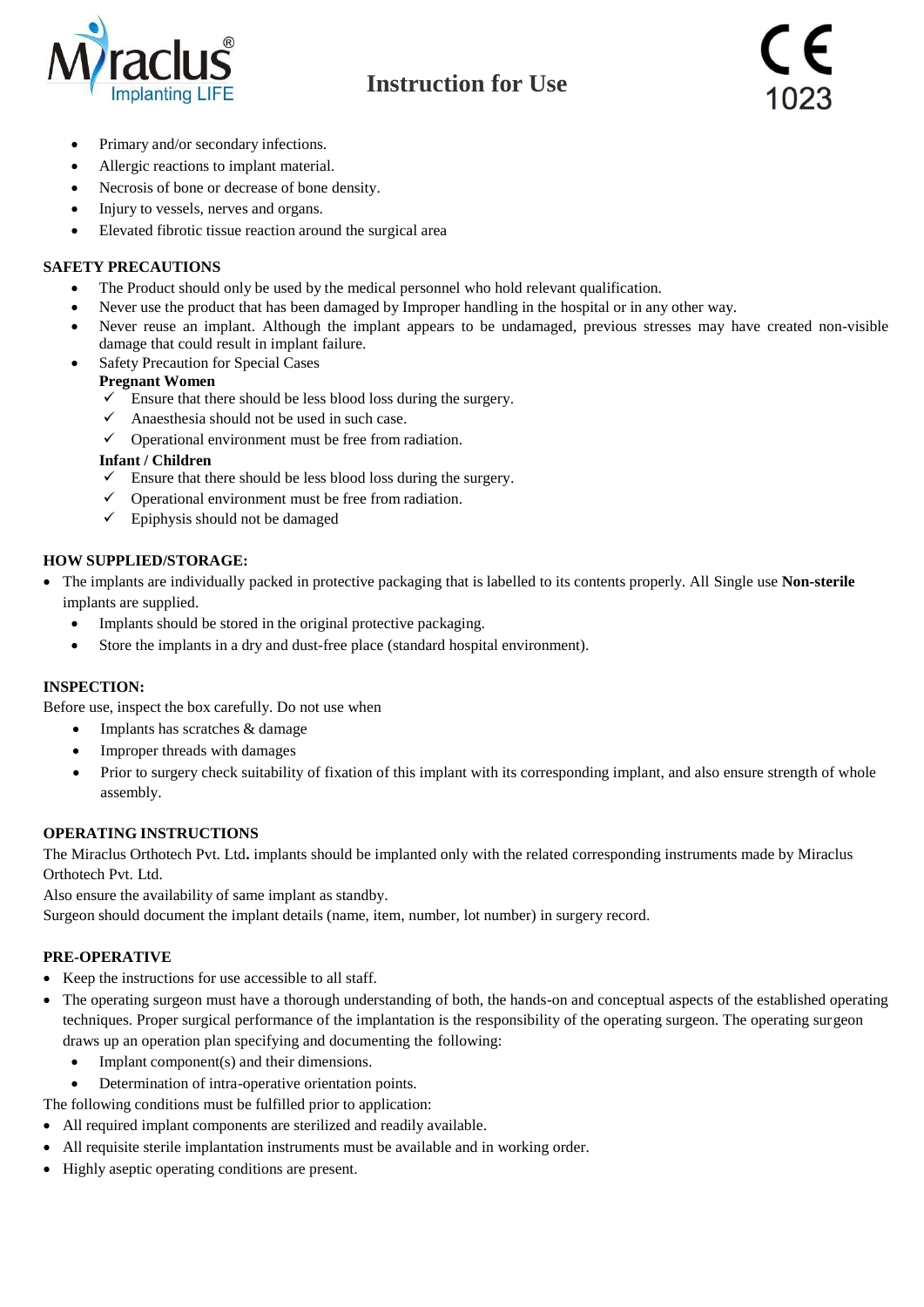

**Sterilization:** All Single use NON STERILE implants and instrument used in the surgery must be cleaned & Sterile prior to use. **Remove plastic packing** of implant before cleaning.

## **Cleaning Procedure:**

New products must be carefully cleaned before initial sterilization. Only trained personnel must perform cleaning

Equipment: various sized soft-bristled brushes, lint-free cloths, syringes, pipettes and/or water jet, neutral enzymatic cleaner or neutral detergent with a pH 7.

1. Rinse Bone plates & Bone Screws under running cold tap water for a minimum of two minutes. Use a soft-bristled brush to clean the Bone plates & Bone Screws.

2. Soak Bone plates & Bone Screws in a neutral pH enzymatic cleaner or detergent solution for a minimum of ten minutes. Follow the enzymatic cleaner or detergent manufacturer's instructions for use for correct exposure time, temperature, water quality, and concentration.

3. Rinse Bone plates & Bone Screws with cold water for a minimum of two minutes. Use a syringe, pipette, or water jet to flush lumens, channels, and other hard to reach areas.

4. Manually clean Bone plates & Bone Screws for a minimum of five minutes in a freshly prepared neutral pH enzymatic cleaner or detergent solution using a soft-bristled brush. Clean Bone plates & Bone Screws under water to prevent aerosolization of contaminants.

Note: Freshly prepared solution is a newly-made, clean solution.

5. Rinse Bone plates & Bone Screws thoroughly with deionized (DI) or purified (PURW) water for a minimum of two minutes. Use a syringe, pipette, or water jet to flush lumens and channels.

- 6. Visually inspect Bone plates & Bone Screws
- 7. Perform a final rinse on Bone plate using DI or PURW water.
- 8. Dry Bone plate using a clean, soft, lint-free cloth or clean compressed air.

Note: Cleaning Agent Information: We used the following cleaning agents during internal processes of these cleaning

recommendations. These cleaning agents are not listed in preference to other available cleaning agents which may perform satisfactorily- neutral pH enzymatic detergents (e.g. Prolystica 2X Concentrate Enzymatic Cleaner, Enzol, Endozime, and Neodisher Medizym) and neutral pH detergents (e.g. Prolystica 2X Neutral Detergent).

### We are suggesting following parameter for the sterilization:

| <b>Method</b>     | <b>Temperature</b> | <b>Exposure time</b> | <b>Pressure</b>                     |  |
|-------------------|--------------------|----------------------|-------------------------------------|--|
| Steam (autoclave) | $121$ Deg C.       | 15 Minutes*          | 103421 Pa $/$ 0.1<br>$MPa / 15$ psi |  |

### **Note: Recommended Steam Sterilizer (Autoclave) is Class B.**

## **INTRA-OPERATIVE**

- Prior to use, verify the integrity of the implant.
- Modification of the Orthopedic Implant Set is not allowed.
- $\bullet$  Bending of the Bone plates & Bone Screws set is possible. When contouring these plates, do not over bend and / or bend back in original shape.
- Ensure sufficient rinsing in-situ for cooling and removing of potential wear material.
- Before locking the screw to the plate, the bone has to be correctly repositioned.

## **POST-OPERATIVE**

- Reiterate preoperative instructions to the patient.
- During the post-operative phase, in addition to mobility it is of vital importance that the physician keeps the patient well informed about post surgical behavioral requirements.
- Ensure that the patient is aware of physical activity restrictions and possible adverse reactions.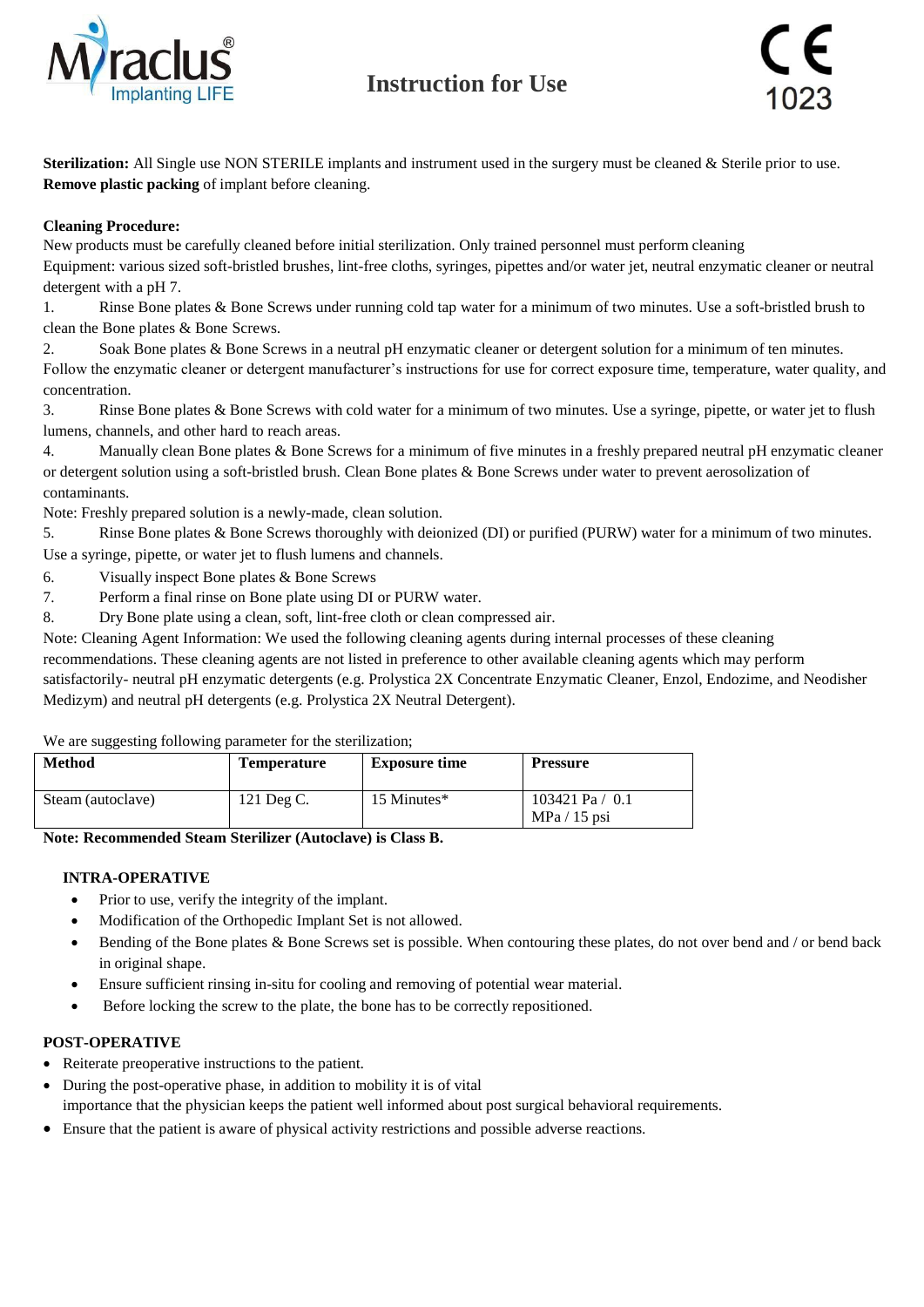

## **WARNING:**

*The use of implants for surgery other than those for which they are intended may result in damage/ breakage of implants or patient injury.*

- The operating surgeon and operating room team must be thoroughly familiar with the operating technique, as well as the range of implants and instruments to be applied. Complete information on these subjects must be readily available at the workplace.
- The operating surgeon must be especially trained in orthopedic surgery, biomechanical principles of the skeleton, and the relevant operating techniques.
- The patient is aware of the risks associated with general surgery, orthopedic surgery, and with general anesthesia.
- The patient has been informed about the advantages and disadvantages of the implant & implantation procedure and about possible alternative treatments.
- The implant can be failed due to excessive load, wear and tear or infection.
- Corrective surgery may be necessary if the implant fails.
- The patient must have his/her physician to carry out follow-up examinations of the implants at regular intervals.
- If device used in joints, kindly inform to patient do not move excessively, it may cause pain or damage surrounding tissue where implant were placed.

## **REVISION SURGERY / IMPLANT REMOVAL**

Metallic implants can be loosen, fracture, migrate, cause pain, or stress shield bone even after a fracture is healed, particularly in young active patients. The surgeon must make the final decision on implant removal if either of these occurs. If there are not any of these complications, we recommend the permanent implantation of this implants because of the risk of re-fracture and the possible complications of an additional operation.

- The surgeon must make the final decision on implant removal if either of these occurs;
	- $\checkmark$  Choice of Patient
	- $\checkmark$  Doctor's Advice based on the clinical condition of the patient
	- Deep Wound Infection/Bone Atrophy
	- $\checkmark$  Growing Skeleton
	- $\checkmark$  Tenosynovitis
	- $\checkmark$  Intra-Articular Material
	- $\checkmark$  Post traumatic Arthritis
	- $\checkmark$  Avascular Necrosis
	- $\checkmark$  Intractable Pain
	- $\checkmark$  Perforating Material
	- $\checkmark$  Infection
	- $\checkmark$  Paresthesia
- Time of removal of implant shall be suggested by the doctor depending upon the clinical condition of the patient either after the surgery or during the follow ups.
- Removal of Implant may cause the risk of re-fracture, neurovascular injury & infection.
- Bone in-growth and wear of the implant can make the removal difficult.

### **MRI SAFETY INFORMATION**

Miraclus Orthotech implants are manufactured from SS 316LVM, Titanium Grade 23 & Titanium (Gr-5) material, hence it do not pose any safety risk.

- Patients should be directed to seek a medical opinion before entering potentially adverse environments that could affect the performance of the implants, such as electromagnetic or magnetic fields, including a magnetic fields, including a magnetic resonance environment.
- The Miraclus Orthotech Pvt. Ltd. implants has not been evaluated for safety and compatibility in the MR environment but on the basis of literature study below mentioned points can be taken care during MRI
	- $\checkmark$  The minimum recommended time after the implantation that allows patients to safely undergo MRI examination or allowing the patient or an individual to enter the MRI environment is 6 (six) weeks.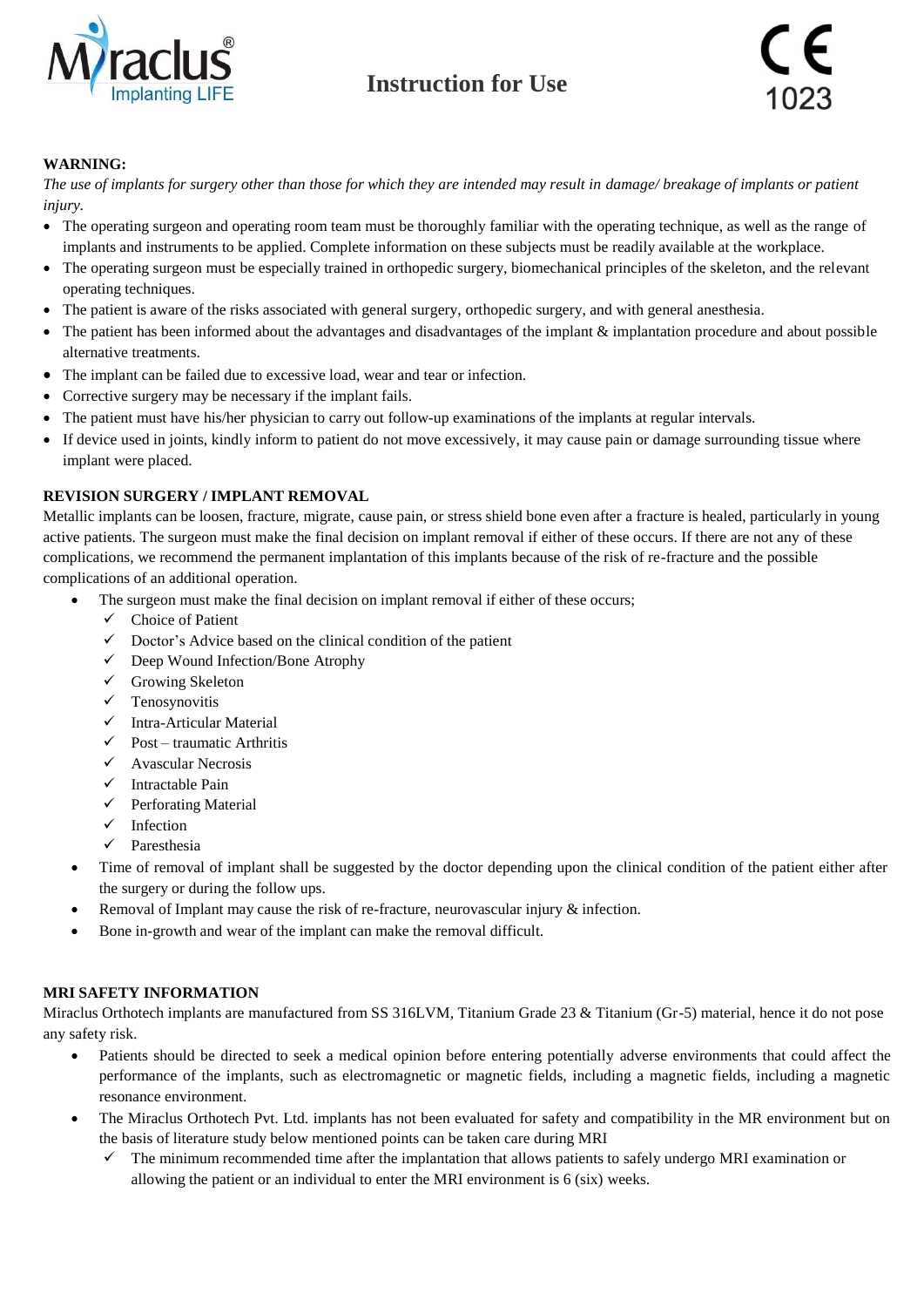



## **CLINICAL EVALUATION OF BONE PLATES & BONE SCREWS**

The Miraclus Orthotech Pvt. Ltd. Bone plates & Bone Screws are clinically safe, and effective in single use as discussed and proved up to the mark in the clinical evaluation of the device.

### **DISPOSAL OF BONE PLATES & BONE SCREWS**

Please note that using a single use device (SUD) which comes into contact with human blood or tissue constitutes, these device may be a potential biohazard and should be handled in accordance with accepted medical practice and applicable local and national requirements

### **FOR FURTHER INFORMATION**

Please contact Miraclus Orthotech Pvt. Ltd. in case of any Query, Complain or Adverse Effect Email: [info@miraclus.com / complaints@miraclus.com](mailto:info@miraclus.com%20/%20complaints@miraclus.com) , Tel +91 79 4891 9551

|            | <b>Non-Sterile</b>                                                              |  |  |
|------------|---------------------------------------------------------------------------------|--|--|
|            | Indicating that the device has not been sterilized.                             |  |  |
|            | <b>Consult Instructions For Use</b>                                             |  |  |
|            | Note: This symbol advises the reader to consult the operating instructions for  |  |  |
|            | information needed for the proper use of the device.                            |  |  |
|            | Do not re-use                                                                   |  |  |
|            | Single use or use only once                                                     |  |  |
|            | <b>Date Of Manufacture</b>                                                      |  |  |
|            | Note: This symbol is accompanied by the date that the device was manufactured.  |  |  |
|            | The date could be year, year and month, or year, month and day, as appropriate. |  |  |
|            | <b>Catalogue Number</b>                                                         |  |  |
| <b>REF</b> | Note: This symbol be accompanied by the catalogue number relevant to the        |  |  |
|            | device bearing the symbol.                                                      |  |  |
|            | <b>Batch Code</b>                                                               |  |  |
|            | Note: This symbol should be accompanied by the batch code relevant to the       |  |  |
|            | device bearing the symbol.                                                      |  |  |
|            | Do Not Use If Package Is Damaged                                                |  |  |
|            | Do not use, if the packaging is compromised.                                    |  |  |
|            |                                                                                 |  |  |